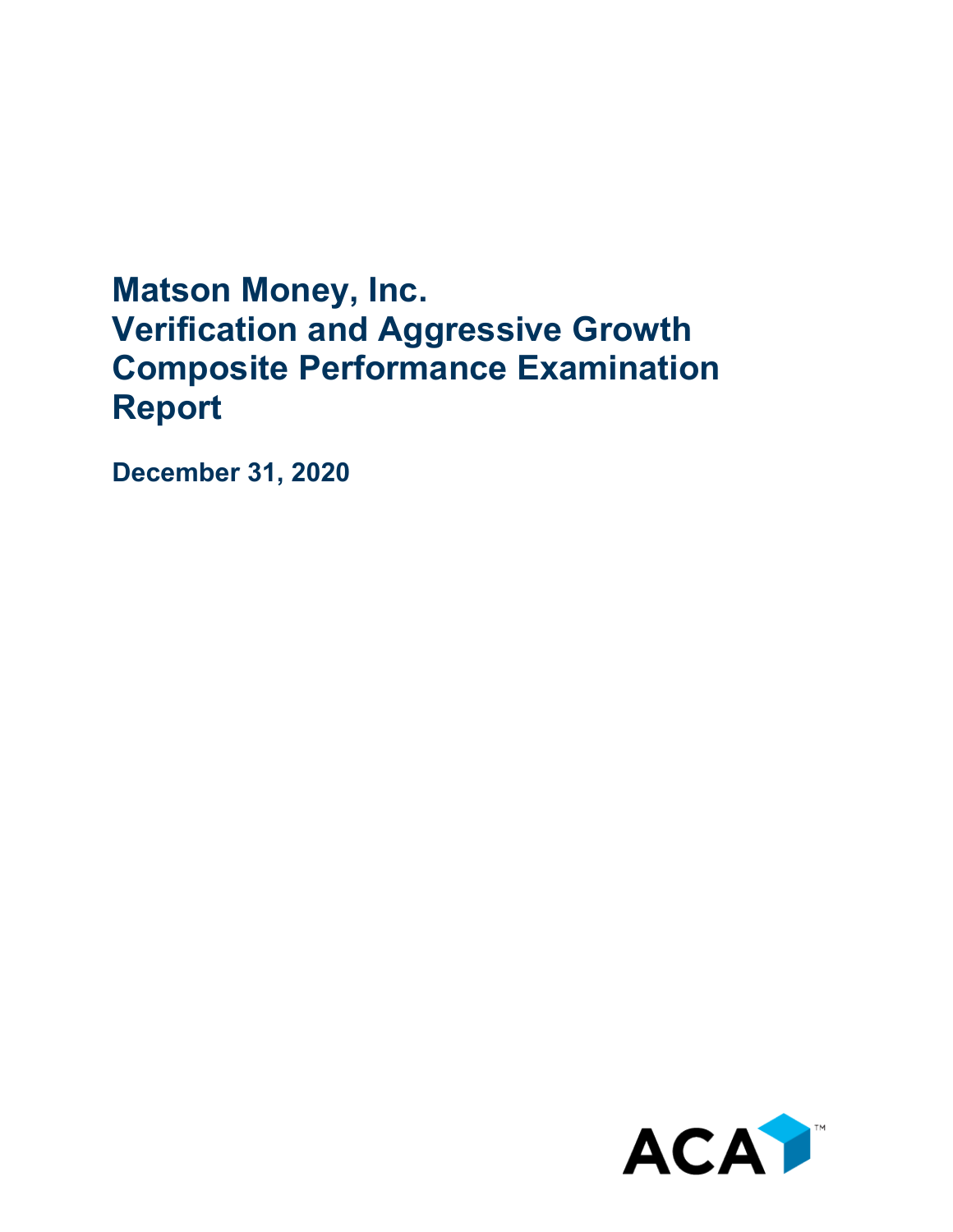

## **Verification and Performance Examination Report**

Board of Directors Matson Money, Inc.

We have verified whether Matson Money, Inc. (the "Firm") has, for the periods from January 1, 2017 through December 31, 2020, established policies and procedures for complying with the Global Investment Performance Standards (GIPS®) related to composite and pooled fund maintenance and the calculation, presentation, and distribution of performance that are designed in compliance with the GIPS standards, as well as whether these policies and procedures have been implemented on a firm-wide basis. GIPS® is a registered trademark of CFA Institute. CFA Institute does not endorse or promote this organization, nor does it warrant the accuracy or quality of the content contained herein. We have also examined the Firm's Aggressive Growth Composite for the periods from January 1, 2017 through December 31, 2020.

The Firm's management is responsible for its claim of compliance with the GIPS standards, the design and implementation of its policies and procedures, and for the accompanying Aggressive Growth Composite's GIPS composite report. Our responsibilities are to be independent from the Firm and to express an opinion based on our verification and performance examination. We conducted this verification and performance examination in accordance with the required verification and performance examination procedures of the GIPS standards, which includes testing performed on a sample basis. We also conducted such other procedures as we considered necessary in the circumstances.

In our opinion, for the periods from January 1, 2017 through December 31, 2020, the Firm's policies and procedures for complying with the GIPS standards related to composite and pooled fund maintenance, as well as the calculation, presentation, and distribution of performance, have been, in all material respects:

- Designed in compliance with the GIPS standards, and
- Implemented on a firm-wide basis.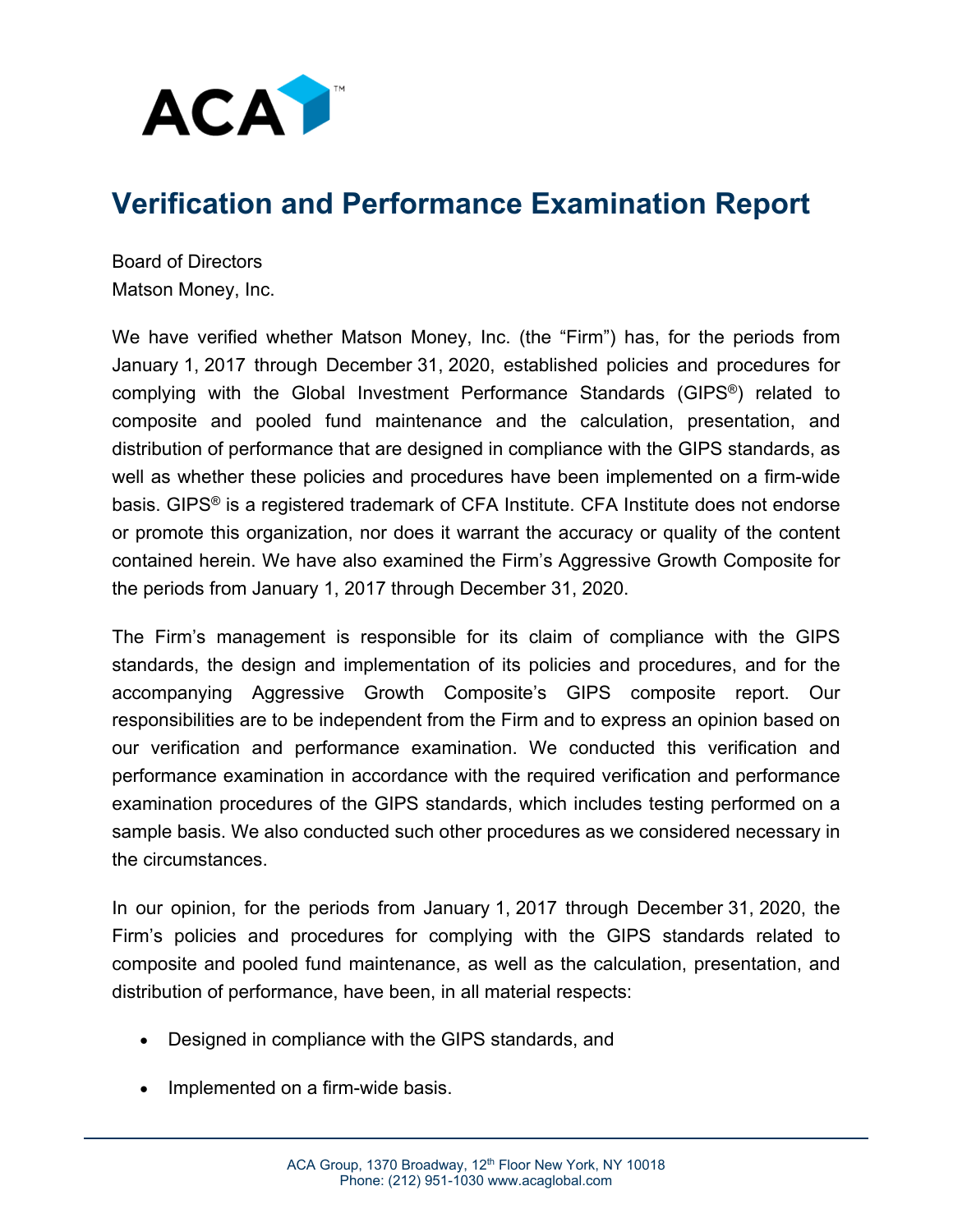

A verification covering the periods from January 1, 1999 through December 31, 2016 was performed by another verification firm, whose report expressed an unqualified opinion thereon.

Also, in our opinion, the Firm has, in all material respects:

- Constructed the Aggressive Growth Composite and calculated the Aggressive Growth Composite's performance for the periods from January 1, 2017 through December 31, 2020 in compliance with the GIPS standards; and
- Prepared and presented the accompanying Aggressive Growth Composite's GIPS composite report for the periods from January 1, 2017 through December 31, 2020 in compliance with the GIPS standards.

A performance examination of the Firm's Aggressive Growth Composite covering the periods from January 1, 1999 through December 31, 2016 was performed by another verification firm, whose report expressed an unqualified opinion thereon.

This report does not relate to or provide assurance on any specific performance report of the Firm other than the Firm's accompanying Aggressive Growth Composite's GIPS composite report, or on the operating effectiveness of the Firm's controls or policies and procedures for complying with the GIPS standards.

ACA Group

ACA Group, Performance Services Division

September 16, 2021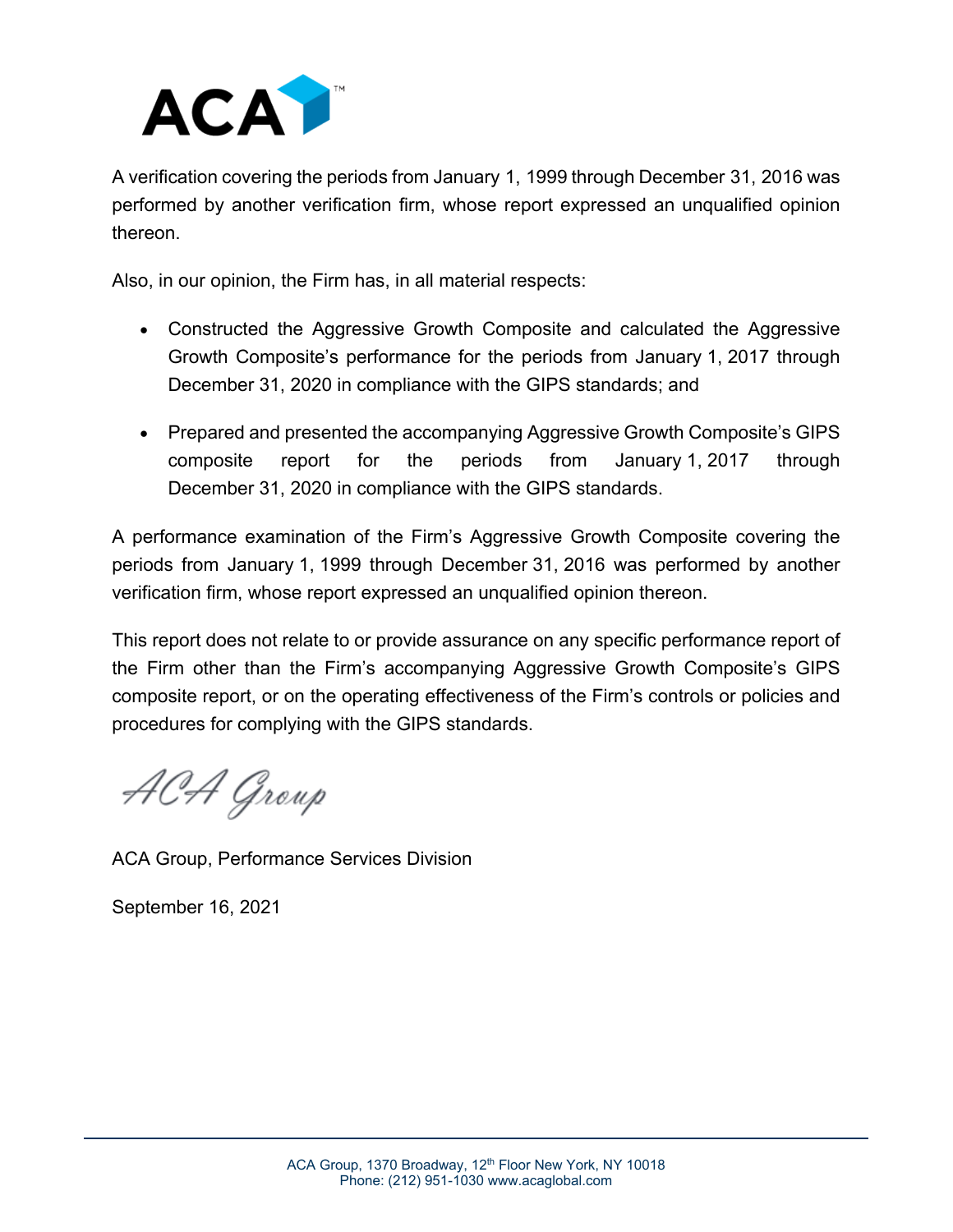## **Matson Money, Inc. AGGRESSIVE GROWTH COMPOSITE ANNUAL DISCLOSURE PRESENTATION**

|      | <b>Total Firm</b> | <b>Composite Assets</b> |                     |            | <b>Annual Performance Results</b> |                            |           |                   |
|------|-------------------|-------------------------|---------------------|------------|-----------------------------------|----------------------------|-----------|-------------------|
| Year | <b>Assets</b>     | <b>USD</b>              | <b>Number</b><br>of | % of Non-  |                                   | <b>Composite Composite</b> | Bench-    | Composite         |
| End  | (millions)        | (millions)              | <b>Accounts</b>     | Fee-Paying | Gross                             | <b>Net</b>                 | Mark      | <b>Dispersion</b> |
| 2020 | \$8,384           | \$1,006                 | 12,388              | 7.31%      | 4.49%                             | 3.57%                      | 14.74%    | 0.54%             |
| 2019 | \$8,799           | \$976                   | 12,340              | 6.86%      | 19.39%                            | 18.31%                     | 25.05%    | 0.51%             |
| 2018 | \$8,066           | \$759                   | 11,438              | 7.70%      | $-14.75%$                         | $-15.53%$                  | $-11.08%$ | 0.28%             |
| 2017 | \$8,657           | \$843                   | 10,230              | 7.70%      | 19.14%                            | 18.02%                     | 22.45%    | 0.41%             |
| 2016 | \$7,061           | \$637                   | 8,624               | 8.43%      | 14.35%                            | 13.21%                     | 9.08%     | 0.34%             |
| 2015 | \$6,169           | \$527                   | 7,713               | 7.46%      | $-3.43%$                          | $-4.41%$                   | 1.78%     | 0.37%             |
| 2014 | \$5,953           | \$509                   | 6,642               | 7.11%      | 0.78%                             | $-0.29%$                   | 2.36%     | 0.46%             |
| 2013 | \$5,020           | \$446                   | 5,493               | 6.96%      | 29.66%                            | 28.19%                     | 29.73%    | 0.81%             |
| 2012 | \$3,599           | \$334                   | 4,909               | 6.40%      | 18.48%                            | 17.04%                     | 16.72%    | 0.40%             |
| 2011 | \$3,026           | \$305                   | 5,021               | 5.62%      | $-9.73%$                          | $-10.89%$                  | $-7.10%$  | 0.75%             |
| 2010 | \$2,904           | \$346                   | 4,881               | 5.09%      | 19.53%                            | 17.88%                     | 18.04%    | 0.73%             |
| 2009 | \$2,407           | \$314                   | 5,079               | 3.25%      | 34.53%                            | 32.50%                     | 30.98%    | 1.62%             |
| 2008 | \$1,922           | \$251                   | 5,005               | 3.89%      | $-39.05%$                         | $-40.06%$                  | $-38.74%$ | 1.22%             |
| 2007 | \$2,579           | \$431                   | 4,605               | 3.86%      | 5.54%                             | 3.89%                      | 3.08%     | 1.32%             |
| 2006 | \$2,180           | \$336                   | 3,340               | 2.97%      | 22.69%                            | 20.78%                     | 18.25%    | 0.92%             |
| 2005 | \$1,504           | \$216                   | 2,285               | 3.28%      | 13.26%                            | 11.38%                     | 11.34%    | 0.73%             |
| 2004 | \$1,043           | \$144                   | 1,447               | 2.25%      | 22.89%                            | 20.93%                     | 18.58%    | 1.05%             |
| 2003 | \$709             | \$105                   | 1,162               | 3.10%      | 48.58%                            | 46.05%                     | 41.33%    | 2.28%             |
| 2002 | \$475             | \$70                    | 1,138               | 2.38%      | $-9.25%$                          | $-10.83%$                  | $-15.84%$ | 1.80%             |
| 2001 | \$482             | \$75                    | 994                 | 3.51%      | 0.19%                             | $-1.47%$                   | $-9.82%$  | 0.87%             |
| 2000 | \$432             | \$65                    | 848                 | 3.03%      | $-1.37%$                          | $-2.98%$                   | $-7.72%$  | 1.97%             |
| 1999 | \$403             | \$49                    | 653                 | 3.74%      | 19.94%                            | 17.95%                     | 20.98%    | 3.04%             |
| 1998 | \$332             | \$37                    | 310                 | 0.22%      | 6.78%                             | 4.98%                      | 11.55%    | 1.76%             |
| 1997 | \$315             | \$39                    | 308                 | 4.25%      | 8.18%                             | 6.35%                      | 6.22%     | 0.43%             |

*Aggressive Growth Composite contains all discretionary Aggressive Growth accounts that invest primarily in equities, are high risk, and have a time horizon of greater than ten years. Composite does not include pooled fund accounts. For comparison purposes the composite is measured against a blend of the following indices; 5% One Month T-Bills, 25% Standard & Poor's 500 Index, 25% Russell 2000 Index, 17.5% MSCI EAFE Index (net div), 27.5% MSCI EAFE Small Cap Index (net div), calculated monthly, prior to 2009 the benchmark was calculated quarterly. Prior to January 1, 2010 the composite benchmark exposure to MSCI EAFE Small Cap Index was represented by the price only index. Prior to June 30, 1996, the composite was measured against a different blend of indices, which was changed to more accurately represent the composite strategy. Additional information regarding the previous blended benchmark is available upon request. Beginning January 1, 1999, the minimum account size for this composite is \$1000. Prior to 1999, the number of accounts included in the composite is reported as the number of client relationships. A client relationship may be comprised of multiple portfolios. From 1999 forward, the number of accounts reflects the total number of separate portfolios.*

Matson Money, Inc. ("Matson") is an independent SEC registered investment adviser. Matson Money is comprised of a bundled company retirement account platform and a standard fee only money management platform. A list of composite descriptions is available upon request.

Matson Money, Inc. claims compliance with the Global Investment Performance Standards (GIPS®) and has prepared and presented thisreport in compliance with the GIPS standards. The firm was been independently verified for the periods October 1, 1991 through June 30, 1996 by Berge & Company CPAs. Matson Money, Inc. has been independently verified by ACA Group, Performance Services Division ("ACA") from January 1, 2017 through December 31, 2020 and by Ashland Partners